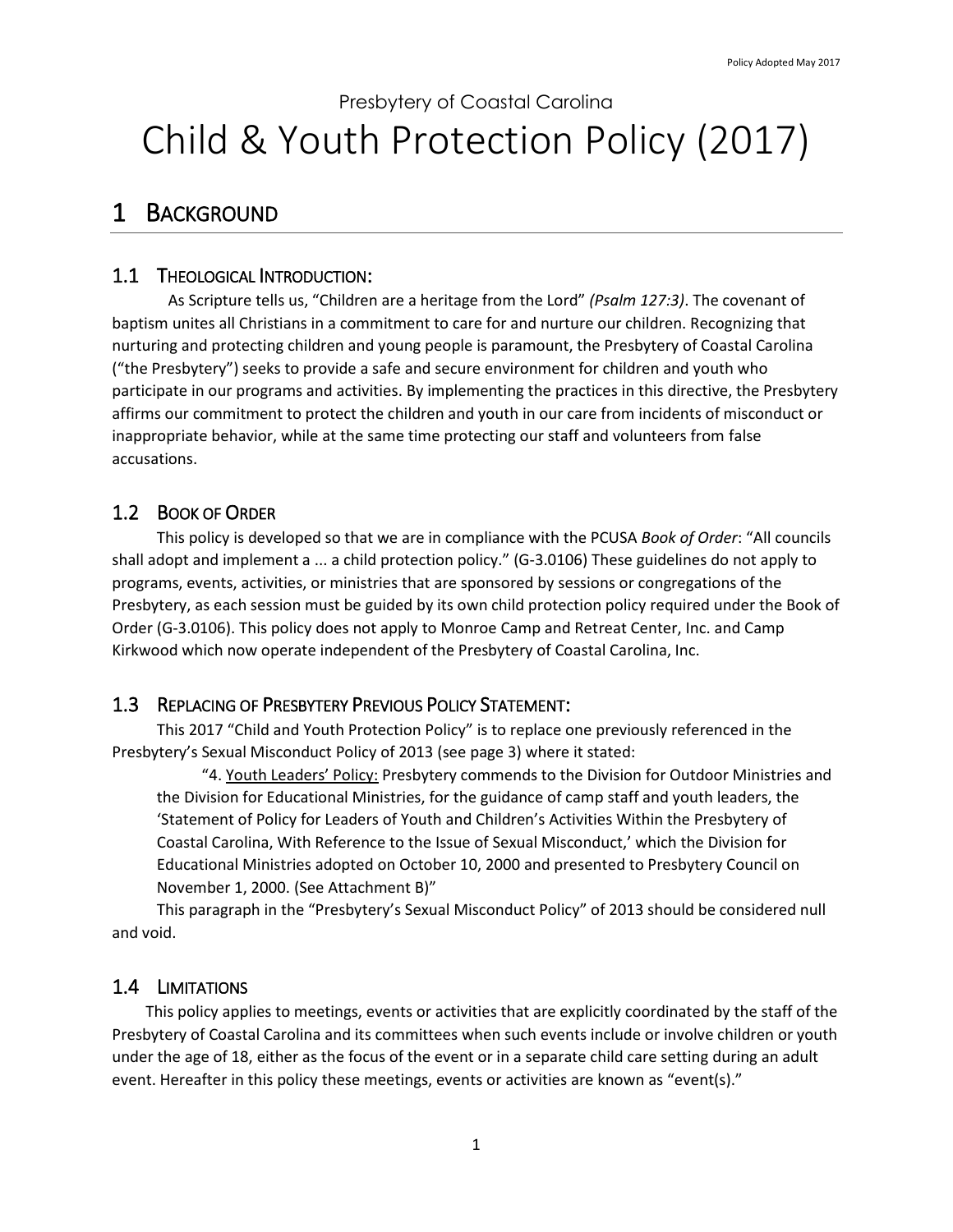In instances where youth gather for an event of less than 3 hours in length, chaperones attending with the youth and children from a particular church are assumed to be cleared under the child and youth protection policy of their local congregation. At these short events, these adult chaperones are expected to be with their youth from their church for the duration of the event.

### 1.5 TIME FRAMES

Adults that are approved per this policy normally retain that approval for a period of 3 years. After 3 years, new background checks and training programs are required. The right to revoke these privileges at any time is retained. If any new information arises about an individual that casts suspicion or violates these policies, the approval will be revoked or suspended immediately.

### 1.6 APPROVED TRAINING PROGRAMS

Adults seeking approval are asked to complete one of these training programs:

- 1. Safe Gatherings, an online training program at [www.SafeGatherings.org.](http://www.safegatherings.org/) This program includes reference checks and background check in addition to the training.
- 2. Programs offered by local public school systems or nationally accredited programs on youth safety and appropriate conduct.
- 3. The training Program of the Boy Scouts of America found a[t https://my.scouting.org/](https://my.scouting.org/) (membership in the scouts is not required to take it)
- 4. Classes offered in a local congregation if at least 3 hours in length and a satisfactory outline of materials covered is given to and approved by the General Presbyter.
- 5. Other training programs may be considered adequate if reviewed and approved by the General Presbyter or the Associate for Youth Ministry in consultation with one another.

Optional Supplemental Training & Learning Resources:

- "Preventing Youth and Child Sex Abuse" (20 Min) by Church Mutual Insurance Co. [youtu.be/ELtAMEQXbiA](https://youtu.be/ELtAMEQXbiA)
- Articles found at National Sexual Violence Resource Center: [www.nsvrc.org/projects/child](http://www.nsvrc.org/projects/child-sexual-assault-prevention/preventing-child-sexual-abuse-resources#Education%20Training%20Materials)[sexual-assault-prevention/preventing-child-sexual-abuse](http://www.nsvrc.org/projects/child-sexual-assault-prevention/preventing-child-sexual-abuse-resources#Education%20Training%20Materials)[resources#Education%20Training%20Materials](http://www.nsvrc.org/projects/child-sexual-assault-prevention/preventing-child-sexual-abuse-resources#Education%20Training%20Materials)

### 1.7 POLICY AVAILABILITY

This policy shall be publically available on the Presbytery's website and by request through the Presbytery Office. It should be reviewed and updated as needed, at least once every 3 years.

# 2 **PREVENTION PROCEDURES**

### 2.1 LEADERSHIP SCREENING

A. Persons who are (1) 18 years of age or older and (2) are no longer in High school (or equivalent) and (3) are members of any congregation of the Presbytery and have been known to that congregation for at least six (6) months are eligible to apply to volunteer to work with children and youth for Presbytery-sponsored events. There shall be no exceptions to the 6-months rule. The timeline for eligibility of minister members of the presbytery is determined by the General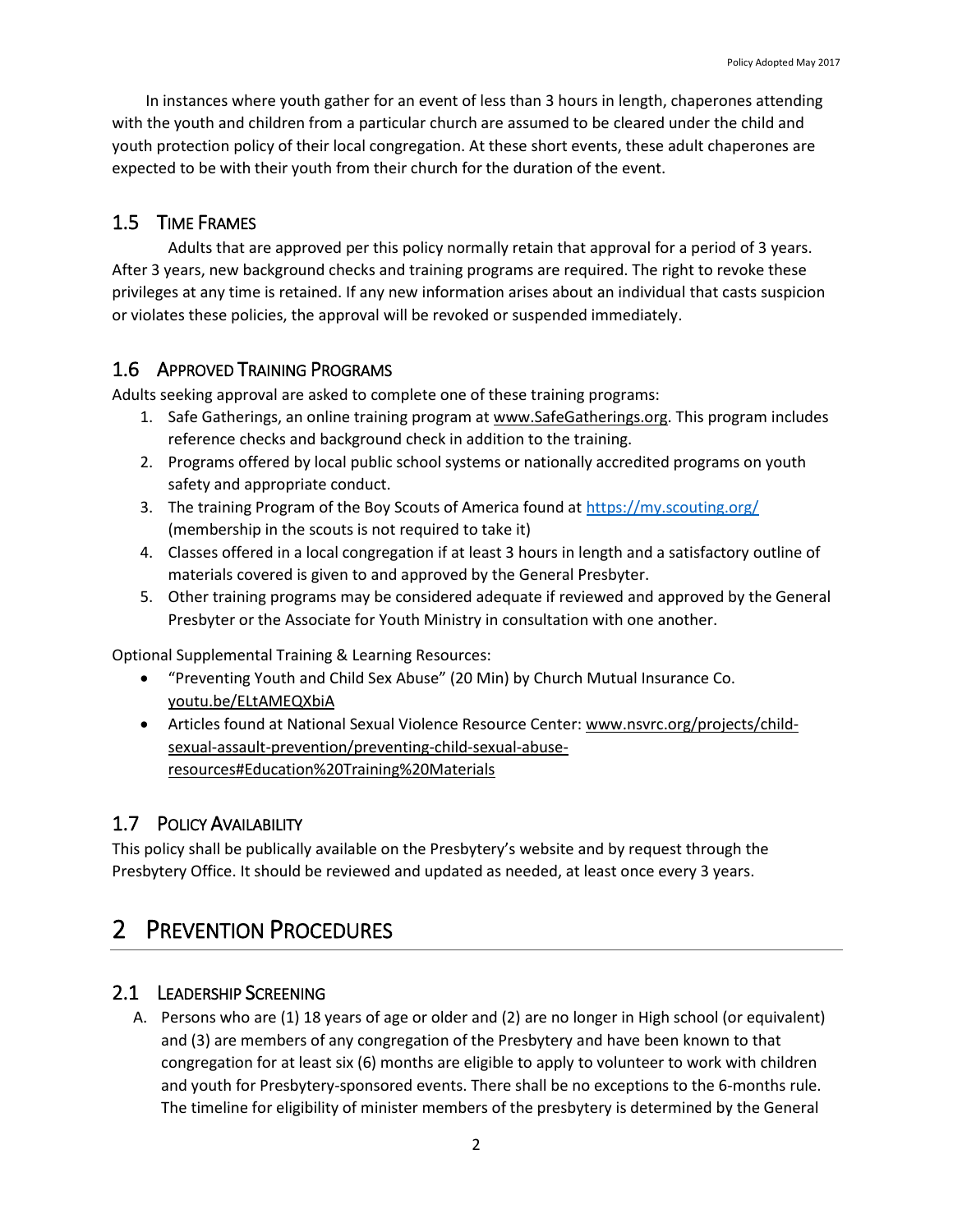Presbyter based on reference checks made with presbytery of membership or of care and length of service.

- B. All child/youth workers, whether on a paid staff, contractor, or volunteer basis, shall be subject to a criminal background check.
- C. Completion of a background check is sufficient for an adult to provide leadership at up to two (2) "day" events in one calendar year. If an adult's participation will extend beyond two days, completion of Safe Gathering or equivalent training is required (see 1.6 "Approved Training" above).
- D. For overnight events, a child/youth worker, whether on a paid staff, contractor, or volunteer basis, shall be subject to a criminal background check and will complete (pass) one of the "Approved Training" programs listed above in section 1.6.
- E. With written certification of a satisfactory background check and completion of a training program from the congregation of membership, a volunteer may be approved for Presbytery events. The certification from a church's screening and training program must be in writing using the form found in the forms section (appendix) and the form must be signed by the appropriate church leader, or Pastor, or Moderator of Session, or Clerk of Session.
- F. Alternatively a background check may be conducted by the Presbytery or through the Safe Gatherings training.

### **2.2** PERMISSIBLE, MANDATED AND PROHIBITED PRACTICES

#### A. **Two Adult Rule**

The normal practice is to have at least two adult leaders/chaperones present for any activity and such additional adult volunteers as are required to provide adequate supervision and care appropriate to the number of children and youth participating. If it is impractical to have more than one adult constantly present, the event organizer is responsible for arranging for another adult to check in periodically on the child care setting to ensure appropriate protection standards are being maintained and that the adult is maintaining an appropriate environment.

#### B. **Age Difference**

Normally, at least one of the leaders will be at least three years older than the oldest child or youth being supervised.

#### C. **Ratios: Adult to Child**

The adult to youth ratio for all youth-related events/activities is 2:10. There shall also be one adult of each gender when there is one or more minors of each gender in a group. Only in emergency situations may the ratios and gender diversity be compromised. The minimum age to be considered a leader in fulfilling this ratio is 16.

#### D. **One-on-one interactions:**

Because most abuse occurs when an adult is alone with a child, *private* **one-on-one meetings with a child are prohibited** unless absolutely necessary *and another adult is notified*. When so necessary or permitted, the following guidelines shall apply to one-on-one interactions:

1) When meeting one-one one with a child, always do so in a public place in full view of others.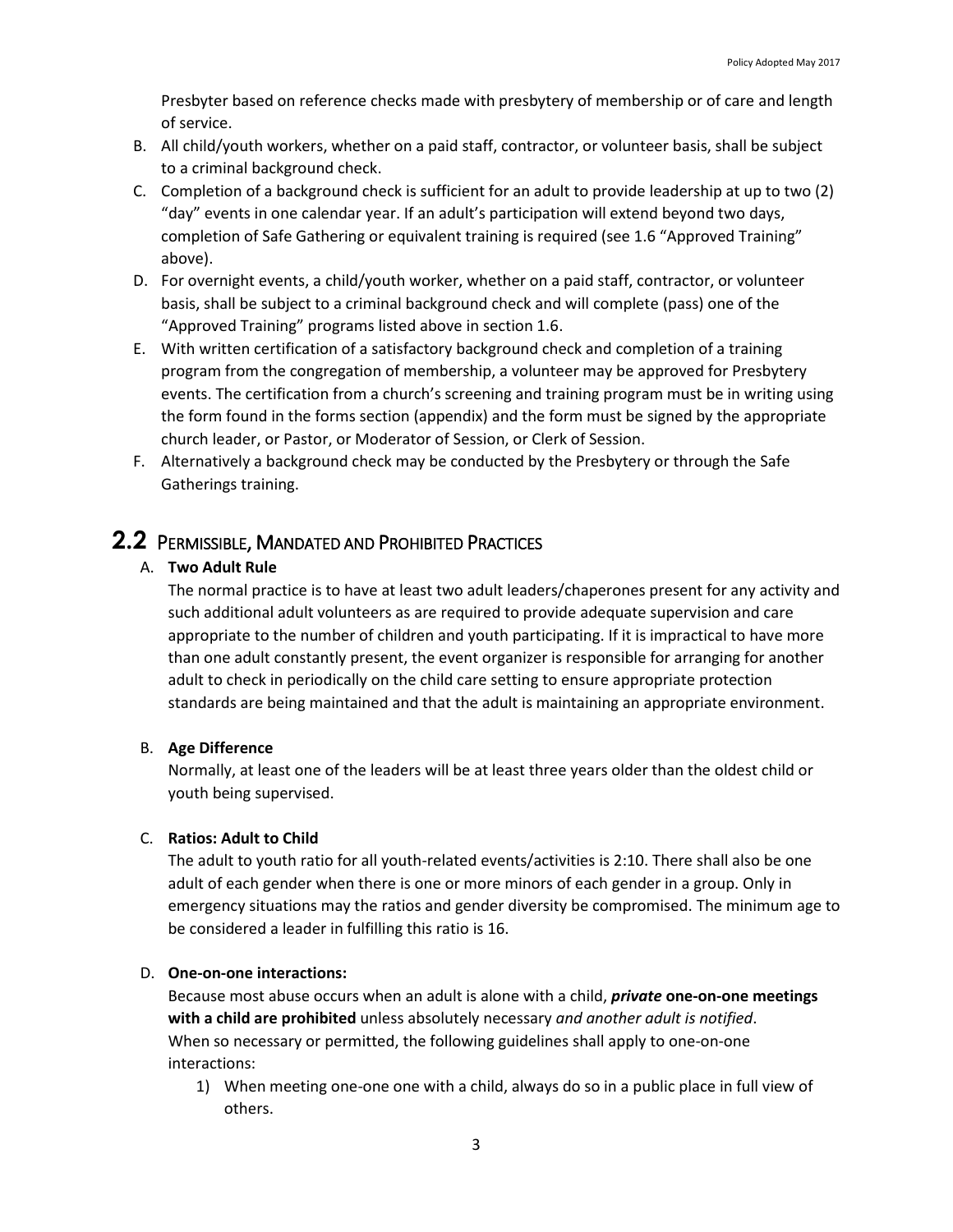- 2) Keep doors open.
- 3) Avoid all physical signs of affection that can be misinterpreted (see below).
- 4) If meeting in a room or office, leave the door open or move to an area that can be easily observed by others passing by.
- 5) Never be the only two in a building go outside or meet at another time and place or call someone to be with you in the building.
- 6) Inform other employees and volunteers that you are alone with a child and ask them to randomly drop in. (Ask to be supervised.)
- 7) Document and immediately report any unusual incidents, including disclosures of abuse or maltreatment, behavior problems and how they were handled, injuries, or any other interactions that might be misinterpreted. Submit this documentation to the Associate for Youth Ministries or the General Presbyter within 3 days of the incident.

#### E. **Physical Interactions** -- showing Approval and Affirmation:

In providing approval or affection, the following guidelines apply:

#### **Appropriate Physical Interactions**

- Side hugs
- Shoulder-to-shoulder or "temple" hugs
- Pats on the shoulder or back
- Handshakes
- High-fives and hand slapping and Fist Bumps
- Verbal praise
- Pats on the head when culturally appropriate
- Touching hands, shoulders, and arms
- Arms around shoulders
- Holding hands for prayer or for escorting young children

At any time, these permissible interactions may be inappropriate if unwanted by the child or the employee or volunteer.

#### **Inappropriate Physical Interactions**

- Kisses
- Showing affection in an isolated area
- Lap sitting
- Wrestling
- Piggyback rides
- Tickling
- Allowing a child to cling to an employee's or volunteer's leg
- Any type of massage given by or to a child
- Any form of affection that is unwanted by the child or the employee or volunteer
- Compliments relating to physique or body development
- Touching bottom, chest, or genital areas
- NOTE: This list is not exhaustive.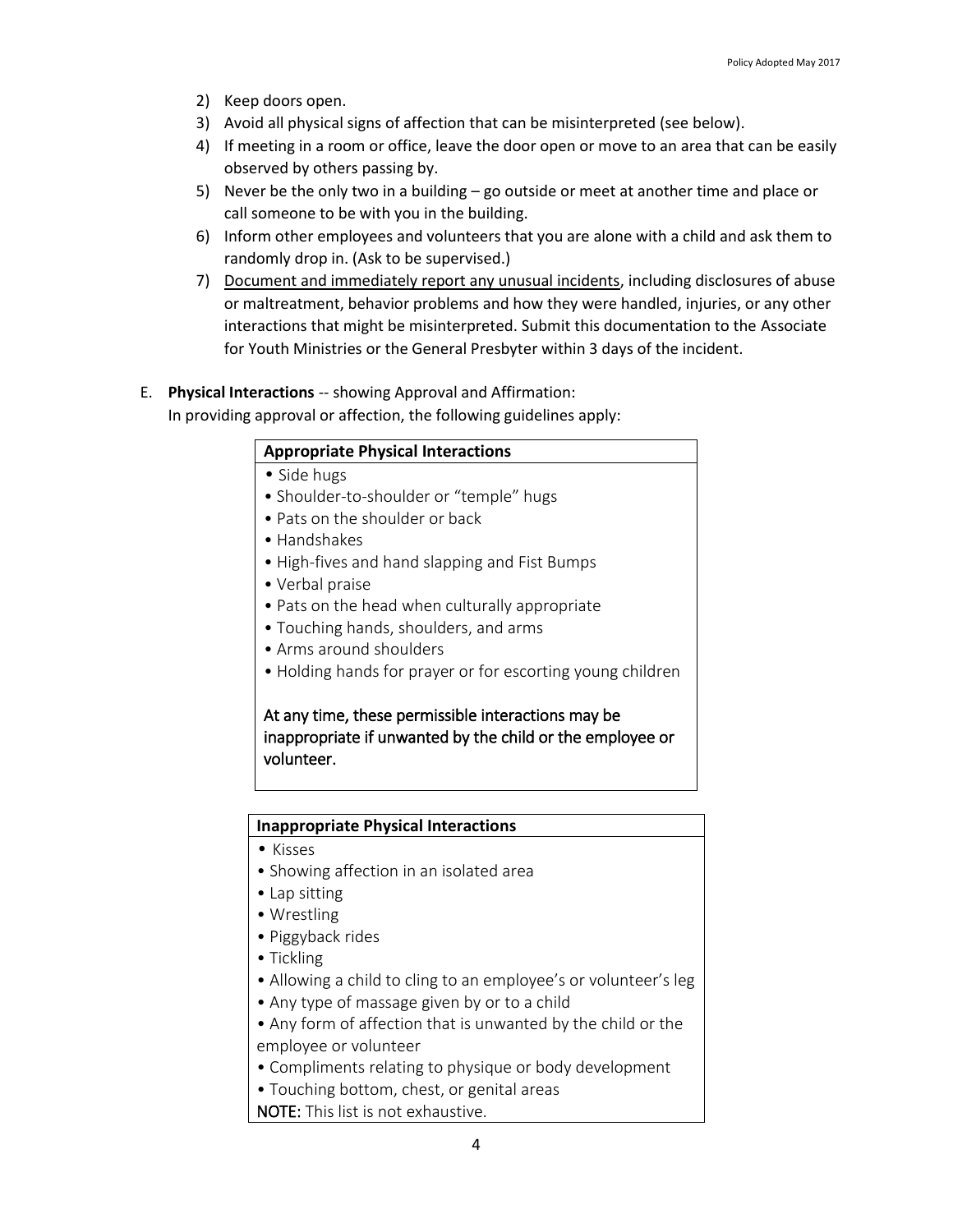F. **Verbal Interactions** -- showing Approval and Affirmation: The manner of speaking with children establishes respect. The following guidelines apply:

| <b>Appropriate Verbal</b><br><b>Interactions</b> | <b>Inappropriate Verbal Interactions</b>               |
|--------------------------------------------------|--------------------------------------------------------|
| • Positive reinforcement                         | • Name-calling                                         |
| • Appropriate jokes                              | • Discussing sexual encounters                         |
| • Corrective Discipline                          | • Secrets                                              |
| • Encouragement                                  | • Cursing                                              |
| $\bullet$ Praise                                 | • Off-color or sexual jokes                            |
| • Prayer                                         | • Shaming                                              |
| • Written Thanks                                 | • Belittling                                           |
| • Teaching                                       | • Derogatory remarks                                   |
|                                                  | • Harsh language that may frighten, threaten or        |
|                                                  | humiliate children                                     |
|                                                  | • Derogatory remarks about the child or his/her family |
|                                                  | • In any way involving children in your personal       |
|                                                  | problems or issues of other employees and volunteers   |

#### **G. Social Networking Code of Conduct**

Each person who leads using the resources of social media to interact with youth or leaders shall comply with this Social Networking Code of Conduct:

- 1) Adult leaders are discouraged from establishing direct social media connections with youth or children and are instead encouraged to interact openly in the Presbytery Youth Council (PYC) Group page so that all comments are public.
- 2) Comments that are, or could be, construed by any observer to be harsh, coercive, threatening, intimidating, shaming, derogatory, demeaning, or humiliating shall never be posted to or about any participant or chaperone or staff member.
- 3) All sexually oriented conversations or discussions about sexual activities are prohibited.
- 4) Adults are prohibited from posting inappropriate pictures (for example, sexually suggestive, exploitive, or voyeuristic) or making inappropriate comments on pictures.
- 5) It is inappropriate for volunteers to privately message a youth unless it is expressly about Presbytery events and meetings. The Associate for Youth Ministries may interact with youth over the age of 13 about pastoral matters but should inform the General Presbyter or the child's pastor of such interaction, if it will continue for more than 2 weeks.
- **6) Private messages between employees/volunteers and children or youth are subject to review by the General Presbyter or the Associate for Youth Ministries upon request.**
- 7) These rules apply to all social media platforms including but not limited to Facebook, Snapchat, Instagram, text messaging, facetime, and others.
- 8) If a person fails a background check at any point, they shall immediately disconnect themselves from all social media and email and text connections with youth that were established through Presbytery activities or events.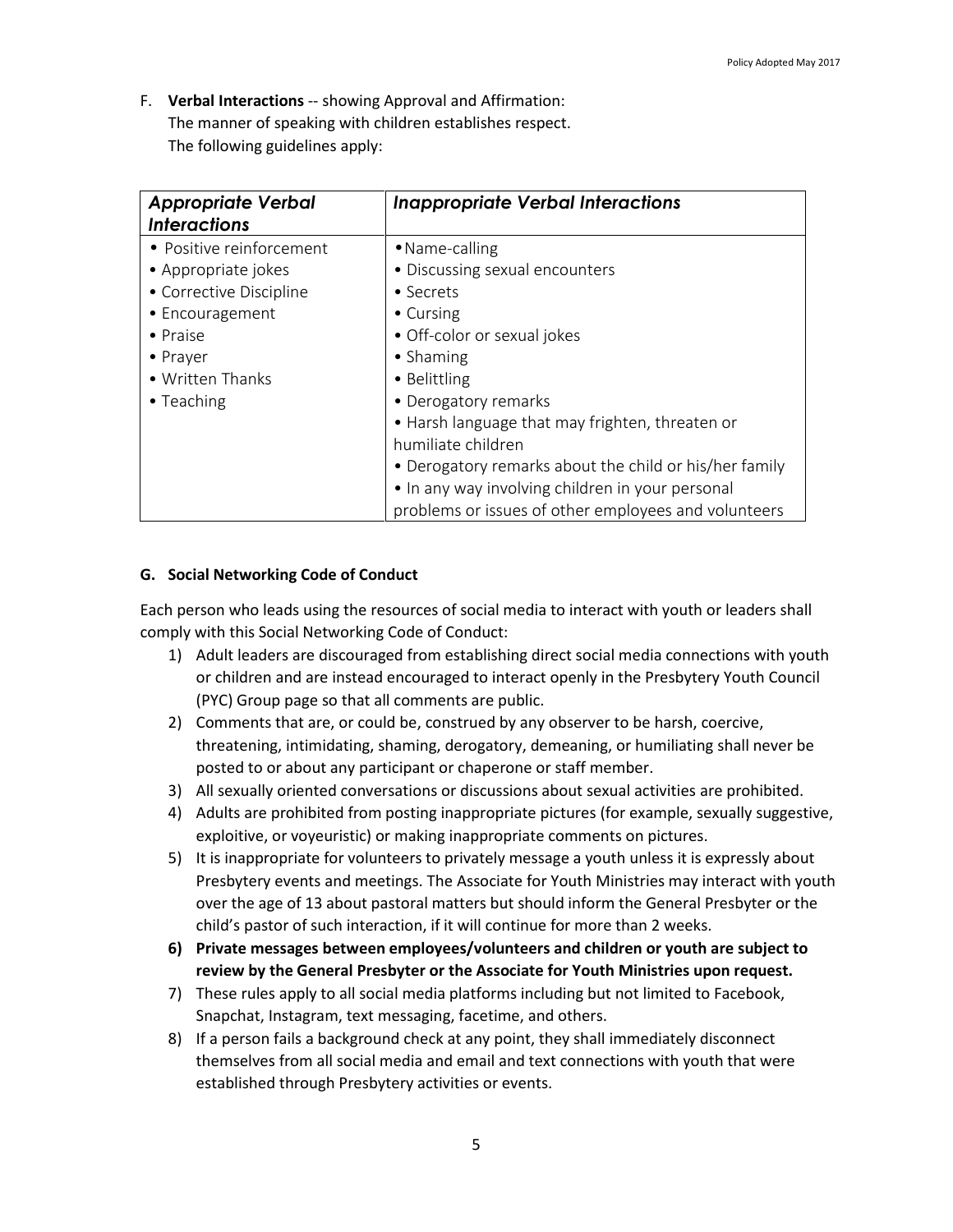- 9) If an adult whether paid staff or volunteer or pastor moves out of the Presbytery or transfers membership to a non-PCUSA congregation, they shall immediately disconnect themselves from all social media and email and text connections with children or youth that were established through Presbytery activities or events.
- **10) On all social media platforms, if approved youth leaders (whether paid staff, contractor, or volunteer), post or use images of drunkenness, lude behavior, or crass language in their personal accounts, these posts or images may be considered sufficient grounds for removal as a youth leader.**

#### **H. Overnight arrangements, sleeping rooms**

- 1) Violation of these overnight rules and requirements will result in the immediate removal of the adult from the current, and all future, youth events of the Presbytery.
- 2) For overnight events, adults are to stay in separate rooms from the youth. If adults must share the same room: there must be at least 2 adults of the same gender as the youth in the room.
- 3) Under no circumstance is an adult to share a bed with a youth.
- 4) The minimum age for youth staying overnight at any Presbytery events is 11 years of age and in middle school or higher (grade 5 and up).

#### I. **Infants and Young Children**

Presbytery is not equipped or prepared to care for children who are under the age of 4. Such infants and young children must be cared for by adults who have met local church requirements and are under the child protection policy of a local congregation or cared for by the child's parent during Presbytery activities.

### 3 TRANSPORTATION PROCEDURES

- A. Buses and Vans used for Presbytery events must be used in accordance with the church policy and insurance company requirements of the church that owns the bus or van.
- B. The Presbytery will not allow 15 passenger vans to be used for Presbytery transportation.
- C. The Presbytery may from time to time employ a professional bus service for away events like Montreat Youth Conference, Mission Trips, Triennium or other away trips.
- D. For all bus, mini-bus or van use, two adults must be on the vehicle; the driver may be one of the two.
- E. This policy does not apply to churches who bring their youth to and from events in their vehicles as these drivers must comply with the standards of their congregation over which the Presbytery has no control.
- F. Presbytery chaperones normally should not use personal vehicles for transporting youth during an event. If picking up from home or taking a child/youth home in a personal vehicle is necessary then, for the child's safety, the parent(s) should be notified with a phone call and asked to give their approval.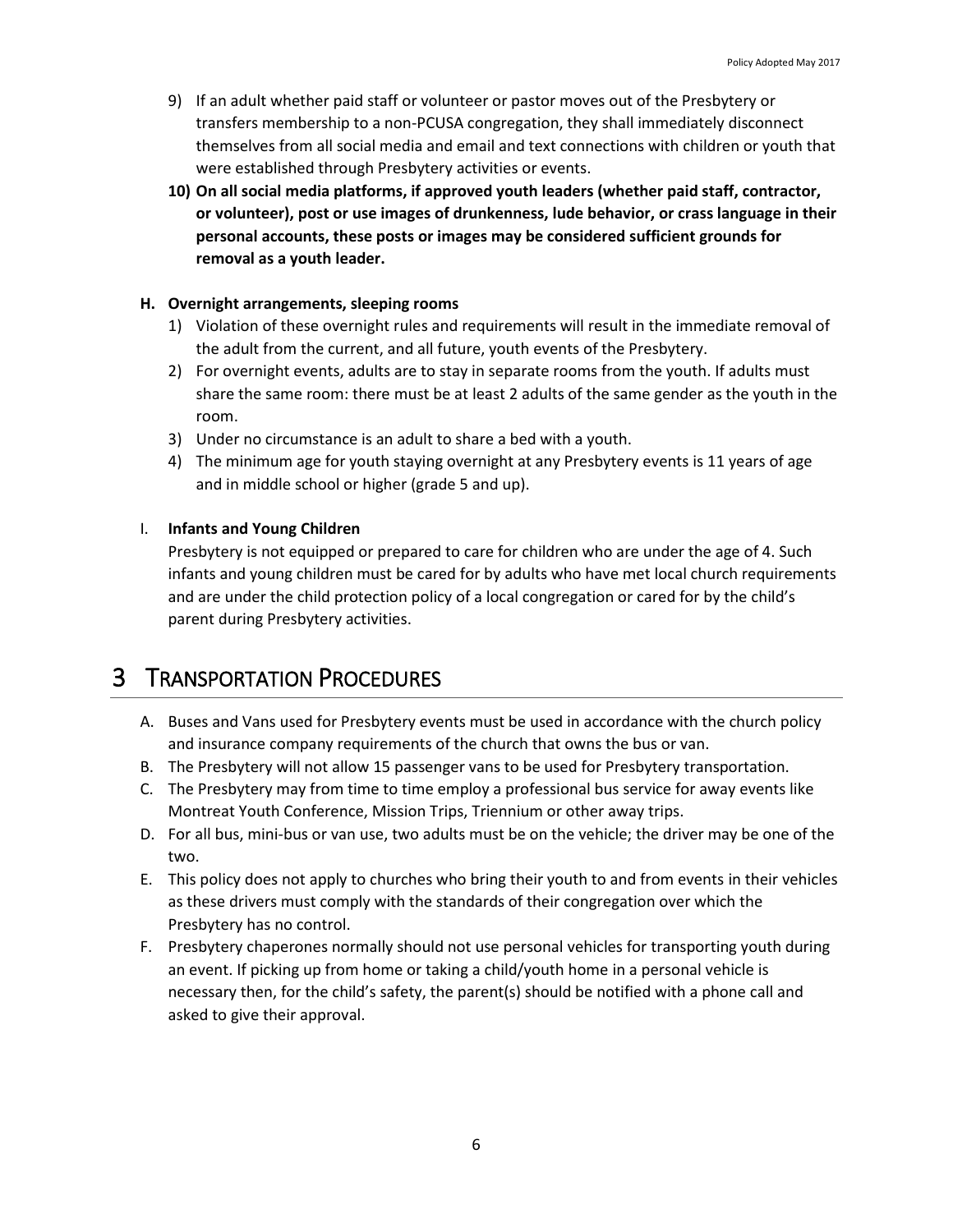# 4 REPORTING PROCEDURES

#### **A. Who to tell? REPORTING**

Any adult (i.e. parent, chaperone, presenter, volunteer or paid staff) suspecting or having knowledge of a violation of this policy, or of any occurrence of child abuse, must report such violation to any leader of the presbytery sponsored event or to the General Presbyter. Written notes should be made about any incidents and the reports made of the incident.

Any child or youth who suspects, or has knowledge of, any type of abuse is invited to share their knowledge with their parent, any adult leader of the presbytery event, their pastor, or the General Presbyter.

Anyone who has knowledge or suspicion of child/youth abuse should be made aware that state law requires the immediate reporting of such abuse to the civil authorities.

**Any adult receiving information under this section shall share that information immediately with the General Presbyter who may activate the full response procedure outlined in other Presbytery Policies and the Book of Order.**

#### B. **Written Notes – RECORDING**

If an incident occurs in your presence or is reported to you. Immediately make notes including the following information:

- 1) What happened? (Describe in detail what you saw, heard or thought happened.)
- 2) Who was present both involved in the incident and as witnesses?
- 3) What action was taken at the time of the incident to stop it, get medical care or provide safety?
- 4) When were the parents informed and by whom?
- 5) What follow-up action is expected, mandated or needed?
- **6) See the reporting form guide in the appendix**

NOTE: It is a class C Felony to fail to report child abuse or neglect (Physical, Sexual or verbal) in NC Code: NCGS 7B-301(b) found at

www.ncga.state.nc.us/enactedlegislation/statutes/html/bysection/chapter\_7b/gs\_7b-301.html

#### **C. Book of Order 2015-2107 Requirements**

**"G-4.0302 Mandatory Reporting** *Any member of this church engaged in ordered ministry and any certified Christian educator employed by this church or its congregations, shall report to ecclesiastical and civil legal authorities knowledge of harm, or the risk of harm, related to the physical abuse, neglect, and/or sexual molestation or abuse of a minor or an adult who lacks mental capacity when (1) such information is gained outside of a confidential communication as defined in G-4.0301, (2) she or he is not bound by an obligation of privileged communication under law, or (3) she or he reasonably believes that there is risk of future physical harm or abuse."*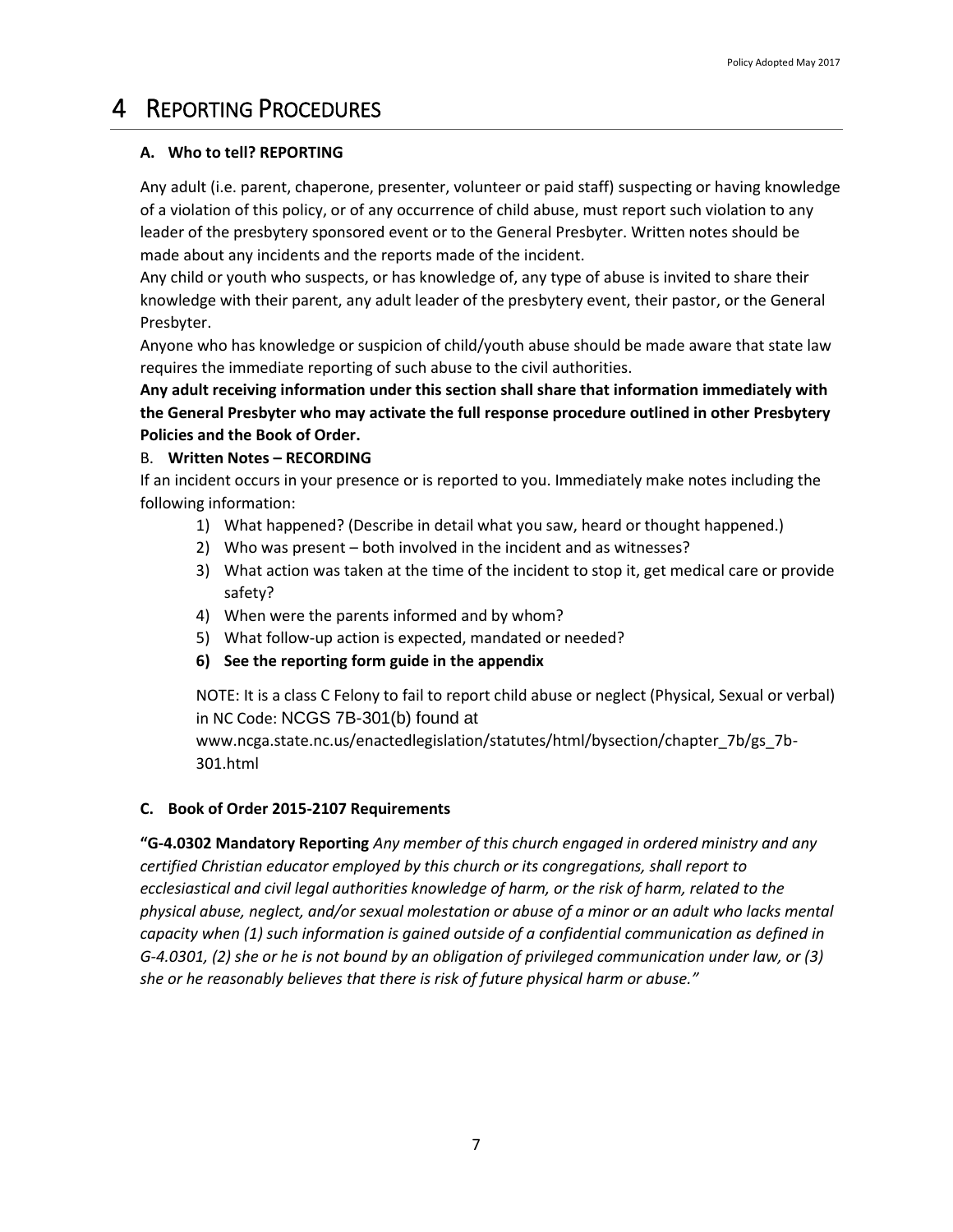# 5 RESPONDING PROCEDURES

The response to allegations of misconduct shall be undertaken in accordance with the Sexual Misconduct Policy of the Presbytery of Coastal Carolina as are established and maintained by the Presbytery and the Book of Order of the Presbyterian Church USA and in compliance with the Laws of the State of North Carolina.

# 6 DEFINITIONS

**Child/Children** are persons ages 5 and including age 10. **Youth** are persons age 11 to 17. **Minor** is a person who has not turned 18 years of age. **Adult** all persons 18 years and older.

# 7 FORMS – APPENDIX A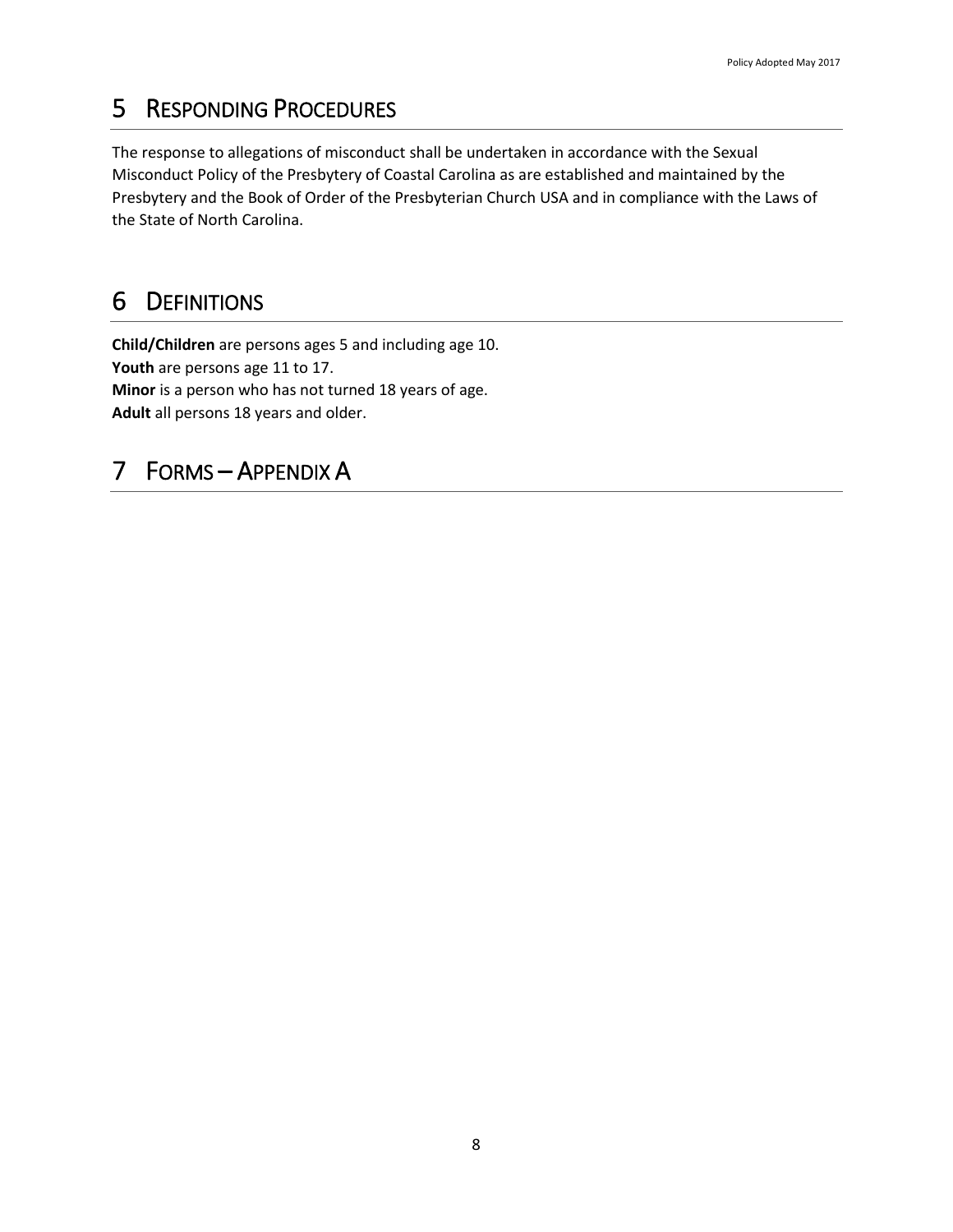#### **Presbytery of Coastal Carolina**

# Incident Reporting Form Guide

Name of Person Completing the form:

How can you be contacted: \_\_\_\_\_\_\_\_\_\_\_\_\_\_\_\_\_\_\_\_\_\_\_\_\_\_\_\_\_\_\_\_\_\_\_\_\_\_\_\_\_\_\_ (phone/email)

1. At what event did this incident happen? (Event Name, Date, Location)

- 2. What Child (or Children) were involved in the incident? (first and last name please)
- 3. What happened? (Describe in detail what you saw, heard or thought happened.)
- 4. Who was present both involved in the incident and as witnesses?
- 5. What action was taken at the time of the incident to stop it, get medical care or provide safety?
- 6. When were the parents informed and by whom? (please name the parent that was informed)
- 7. What follow-up action is expected, mandated or needed?

Date you completed and sent or emailed this form to the Presbytery Office. \_\_\_\_\_\_\_\_\_\_\_\_ Please use additional paper to give a complete report of what happened and other helpful details.

Please 1. **Keep a confidential copy** of this form for your records 2. **Give a copy to** the General Presbyter or Associate for Youth Ministries. c/o Presbytery Office, 807 W King street, Elizabethtown, NC 28337

NOTE: It is a class C Felony to fail to report child abuse or neglect (Physical, Sexual or Verbal) See NCGS 7B-301(b) found at www.ncga.state.nc.us/enactedlegislation/statutes/html/bysection/chapter\_7b/gs\_7b-301.html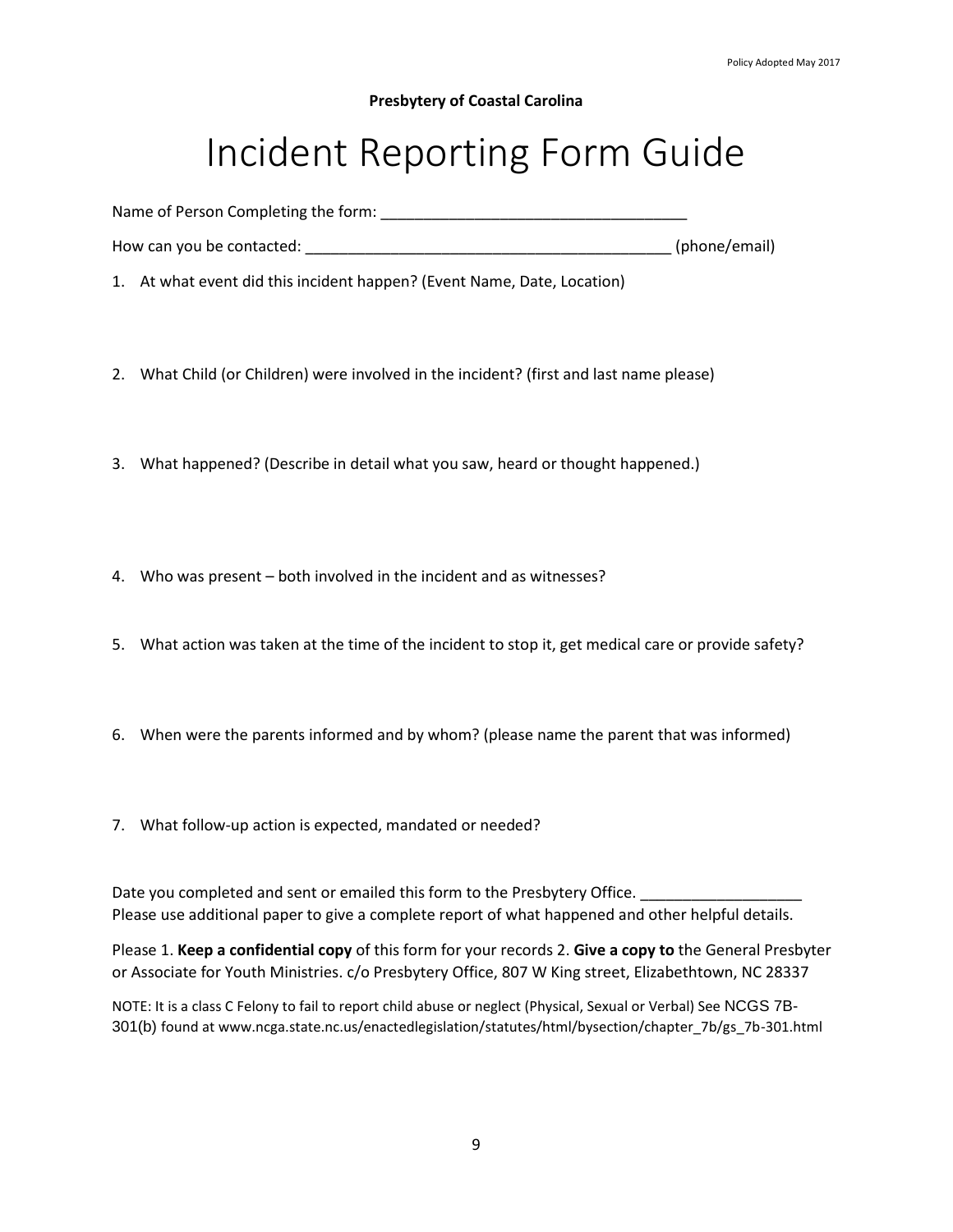# **Presbytery of Coastal Carolina** Child/Youth Worker Background Check Certification Form

| $\Box$ Yes $\Box$ No This person has been a member of our congregation for more than 6<br>months.                                                                                                                                                                                                                                                    |
|------------------------------------------------------------------------------------------------------------------------------------------------------------------------------------------------------------------------------------------------------------------------------------------------------------------------------------------------------|
| $\Box$ Yes $\Box$ No The person listed above has successfully passed the congregation's background check for<br>volunteers or staff working with children and/or youth. DATE OF COMPLETION:                                                                                                                                                          |
| $\Box$ Yes $\Box$ No $\Box$ Not applicable The person listed above has successfully passed the congregation's<br>motor vehicle check (if applicable to the duties expected at the event).                                                                                                                                                            |
| $\Box$ Yes $\Box$ No $\Box$ Not applicable The person listed above has certified that he or she has NOT previously<br>renounced the jurisdiction of the Presbyterian Church (U.S.A.) as the accused in the<br>midst of a disciplinary proceeding as a teaching elder (minister of Word and Sacrament),<br>pursuant to G-2.0509 of the Book of Order. |
| <b>Comments/Notes/Other Information:</b>                                                                                                                                                                                                                                                                                                             |
| By signing this form you are affirming that there no reason known to you why this persons should be                                                                                                                                                                                                                                                  |
| barred from serving as a chaperone at Presbytery events.                                                                                                                                                                                                                                                                                             |
| Signature of Congregation's Staff Member, Pastor, Clerk, Moderator or Ruling Elder Responsible for                                                                                                                                                                                                                                                   |
| <b>Background Checks and Training:</b>                                                                                                                                                                                                                                                                                                               |
|                                                                                                                                                                                                                                                                                                                                                      |
|                                                                                                                                                                                                                                                                                                                                                      |

This form is to be mailed or faxed to

Associate for Youth Ministries,

Presbytery of Coastal Carolina, 807 W King Street, Elizabethtown, NC 28337

or FAX to: 855-899-7210 or email scanned copy to General Presbyter or the Youth Associate